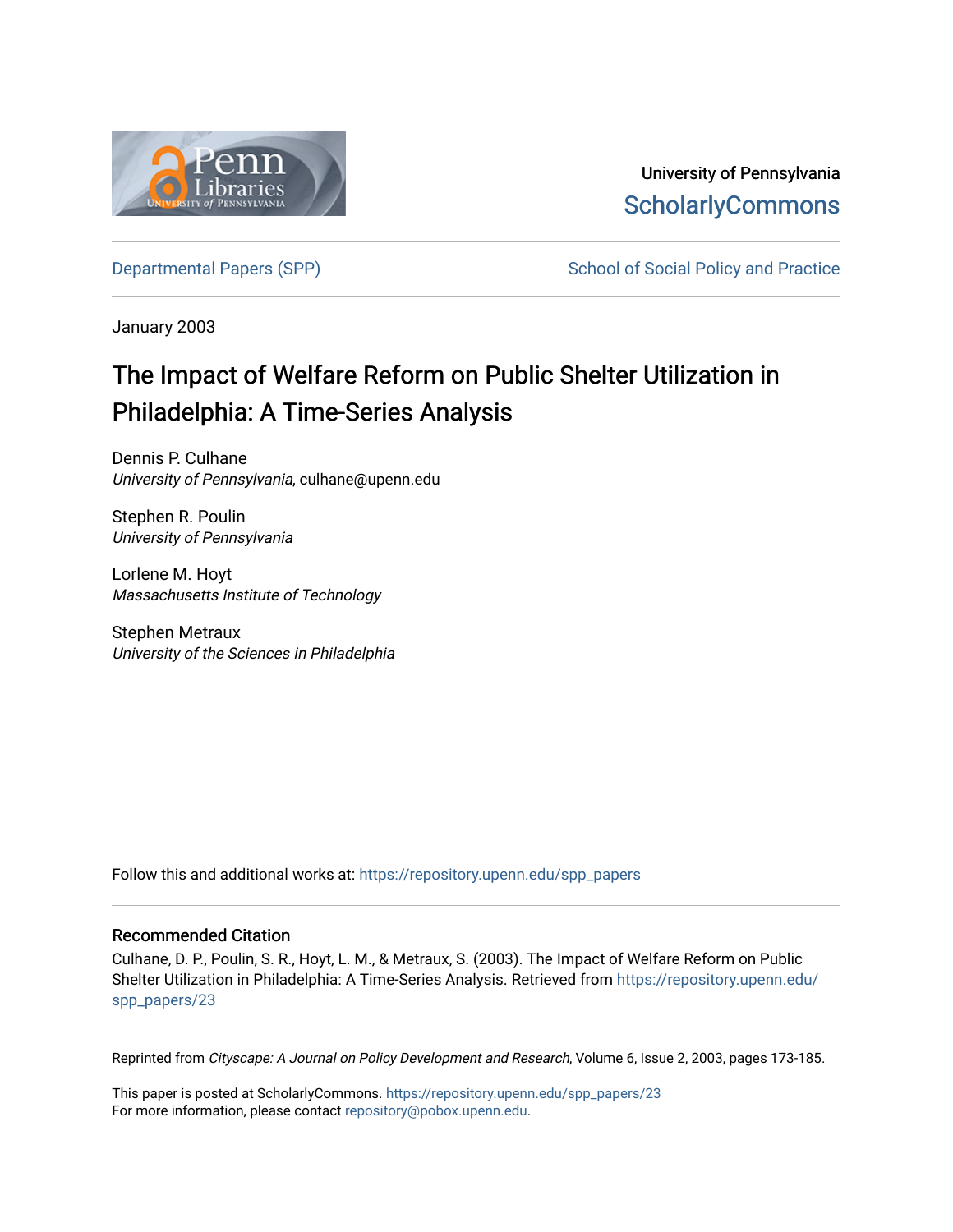# The Impact of Welfare Reform on Public Shelter Utilization in Philadelphia: A Time-Series Analysis

#### Abstract

The use of public shelters in Philadelphia was examined both before and after the implementation of Act 35, Pennsylvania's response to the Personal Responsibility and Work Opportunity Reconciliation Act of 1996. Univariate interrupted time-series analyses were conducted to determine if trends in shelter utilization (the number of families admitted, by family size, by race, by age of household head, by income, by disability indicator, and by average length of stay) changed significantly after March 1997, the month in which Act 35 was implemented, or after 3, 6, 9, and 12 months of implementation. Results indicate that family size and household head age increased after the implementation of Temporary Assistance for Needy Families, although not at consistent lags. A small negative effect on self-reported substance abuse and a small positive effect on the proportion of household heads with a disability were found, but at inconsistent lags.

As is the case with most evaluations of welfare reform, it is difficult to separate the effects of welfare reform and Philadelphia's economy during the study period. To test the effect of Act 35's implementation while controlling for economic factors, a multivariate regression analysis of family shelter admissions was conducted along with variables for the unemployment rate and for the consumer price index for the cost of rental housing. This analysis revealed a significant positive effect of unemployment and housing costs on public shelter admissions among families and no effect of the implementation of welfare reform.

#### Keywords

public shelters, child welfare, preventive services, welfare reform, unemployment

#### **Comments**

Reprinted from Cityscape: A Journal on Policy Development and Research, Volume 6, Issue 2, 2003, pages 173-185.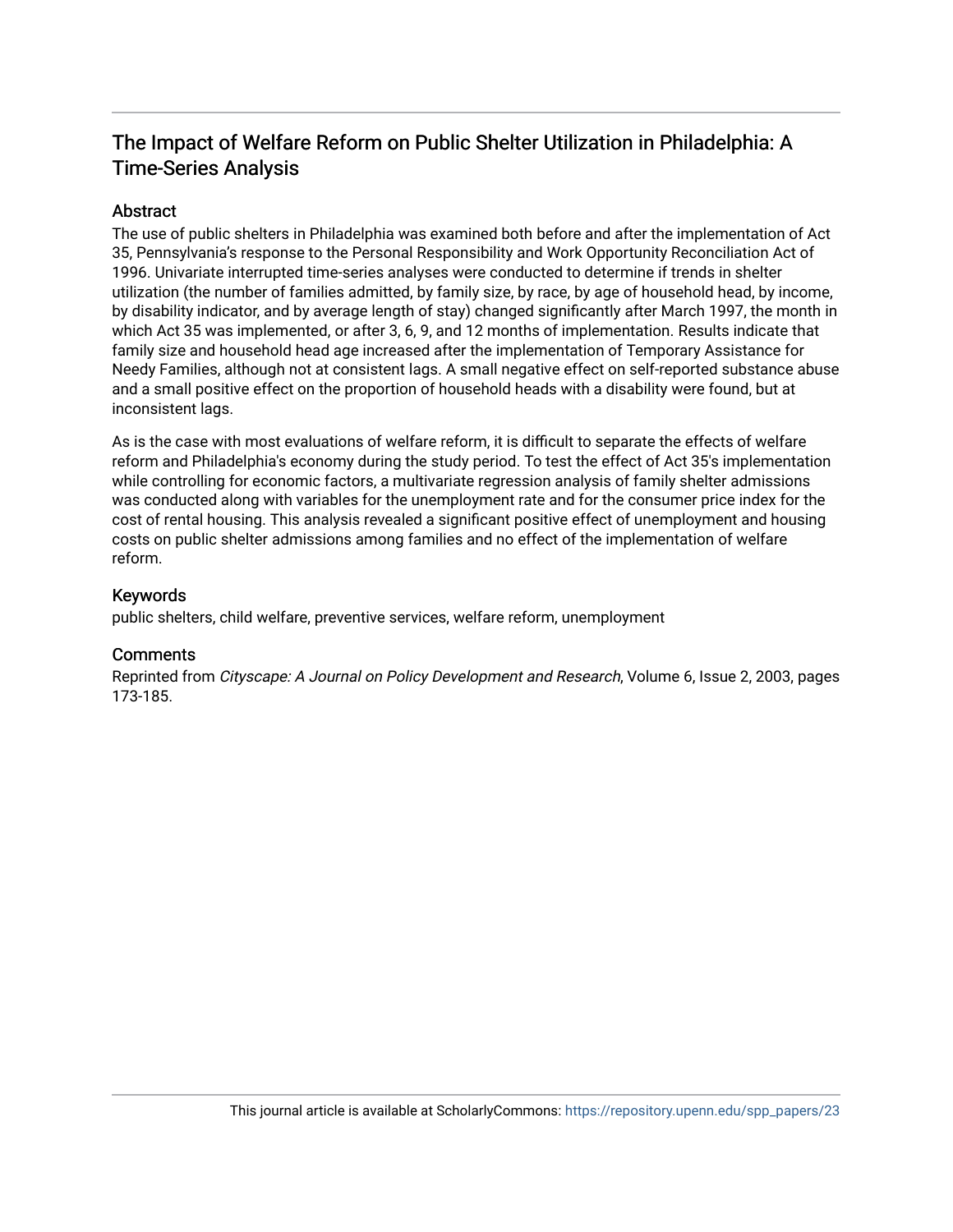# **The Impact of Welfare Reform on Public Shelter Utilization in Philadelphia: A Time-Series Analysis**

Dennis P. Culhane Stephen R. Poulin Lorlene M. Hoyt Stephen Metraux University of Pennsylvania

#### Abstract

*The use of public shelters in Philadelphia was examined both before and after the implementation of Act 35, Pennsylvania's response to the Personal Responsibility and Work Opportunity Reconciliation Act of 1996. Univariate interrupted time-series analyses were conducted to determine if trends in shelter utilization (the number of families admitted, by family size, by race, by age of household head, by income, by disability indicator, and by average length of stay) changed significantly after March 1997, the month in which Act 35 was implemented, or after 3, 6, 9, and 12 months of implementation. Results indicate that family size and household head age increased after the implementation of Temporary Assistance for Needy Families, although not at consistent lags. A small negative effect on self-reported substance abuse and a small positive effect on the proportion of household heads with a disability were found, but at inconsistent lags.* 

*As is the case with most evaluations of welfare reform, it is difficult to separate the effects of welfare reform and Philadelphia's economy during the study period. To test the effect of Act 35's implementation while controlling for economic factors, a multivariate regression analysis of family shelter admissions was conducted along with variables for the unemployment rate and for the consumer price index for the cost of rental housing. This analysis revealed a significant positive effect of unemployment and housing costs on public shelter admissions among families and no effect of the implementation of welfare reform.*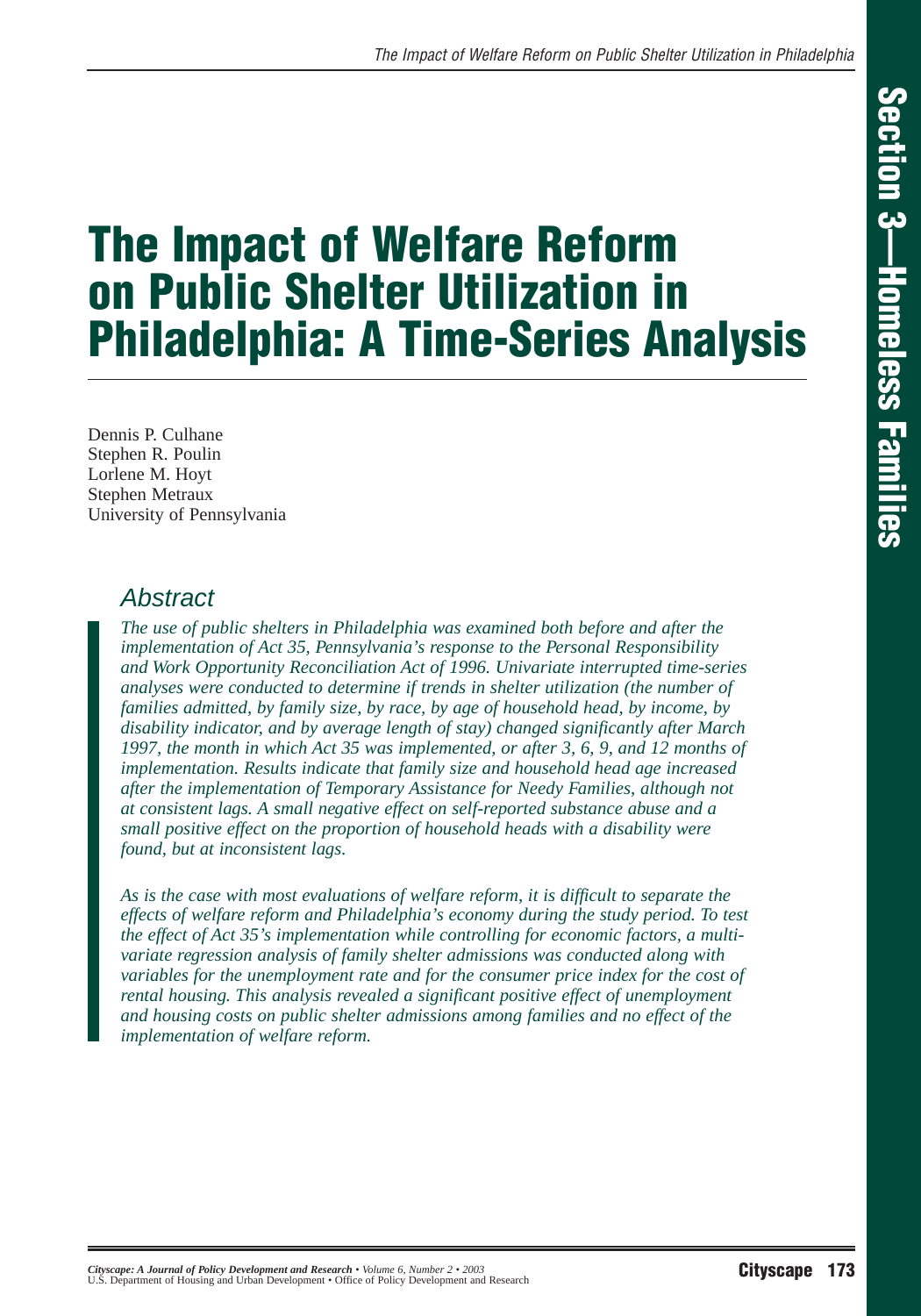# **Background**

#### Welfare Reform in Philadelphia

The Personal Responsibility and Work Opportunity Reconciliation Act (PRWORA), which was passed by Congress in August 1996, replaced the Aid to Families with Dependent Children (AFDC) program with Temporary Assistance for Needy Families (TANF), thereby eliminating the federal government's guarantee of assistance to dependent children and implementing a program that emphasized the employment of parents with dependent children. PRWORA also changed the distribution of funds from an unlimited match of state expenditures for AFDC to block grants that require states to contribute a specified portion of TANF expenditures.

Although this new method gives states more flexibility in how they spend federal funds, PRWORA requires states to ensure that a stipulated percentage of the TANF caseload is working, to enforce a 2-year limit on the amount of time allowed for finding work, and to enforce a 5-year lifetime limit on the receipt of TANF funds. States are allowed to exempt a maximum of 20 percent of their TANF caseload from the 5-year limit.

Within this framework, in March 1997 Pennsylvania passed a welfare reform law, Act 35, which specified how it would implement PRWORA. Act 35 requires every person enrolled in TANF to complete an "agreement of mutual responsibility" (AMR) that commits them to look diligently for employment. As soon as the AMR is completed, the enrollee must begin an 8-month job search and, in compliance with PRWORA, be engaged in an "approved work activity" by the end of 2 years. After 2 years of TANF receipt, the enrollee must be working at least 20 hours a week, and education or training cannot be included as part of these 20 hours. All persons are subject to PRWORA's 5 year lifetime limit on TANF receipt, even if a person leaves the TANF caseload and later returns.

Act 35 exempts caretakers who are not receiving TANF, which usually includes grandparents or other caretakers with their own income, from the work requirements. Mothers with children under 1 year of age or with children under 6 who cannot find childcare are also exempt, as are caretakers who are unable to work because of physical or mental handicaps.

Before the implementation of Act 35, sanctions applied only to the head of household; other members of the household could continue to receive welfare benefits. If the TANF requirements are not met, Act 35 outlines sanctions that may ultimately result in the denial of benefits to an entire household. The first violation that occurs within the first 24 months of TANF receipt may result in the suspension of benefits for 30 days, and the second violation may result in a 60-day suspension. A third violation that occurs within the first 24 months of TANF receipt may result in the permanent loss of benefits for the entire household.

However, through the end of 2001, only seven households in Philadelphia County had been permanently expelled from the TANF program since the implementation of Act 35.<sup>1</sup> Thus any studies of the effects of welfare reform in Philadelphia are unlikely to find effects directly associated with the imposition of time limits and sanctions. However, indirect, aggregate effects associated with declining TANF participation rates, such as increases in requests for emergency shelter, may be observable and are tested here.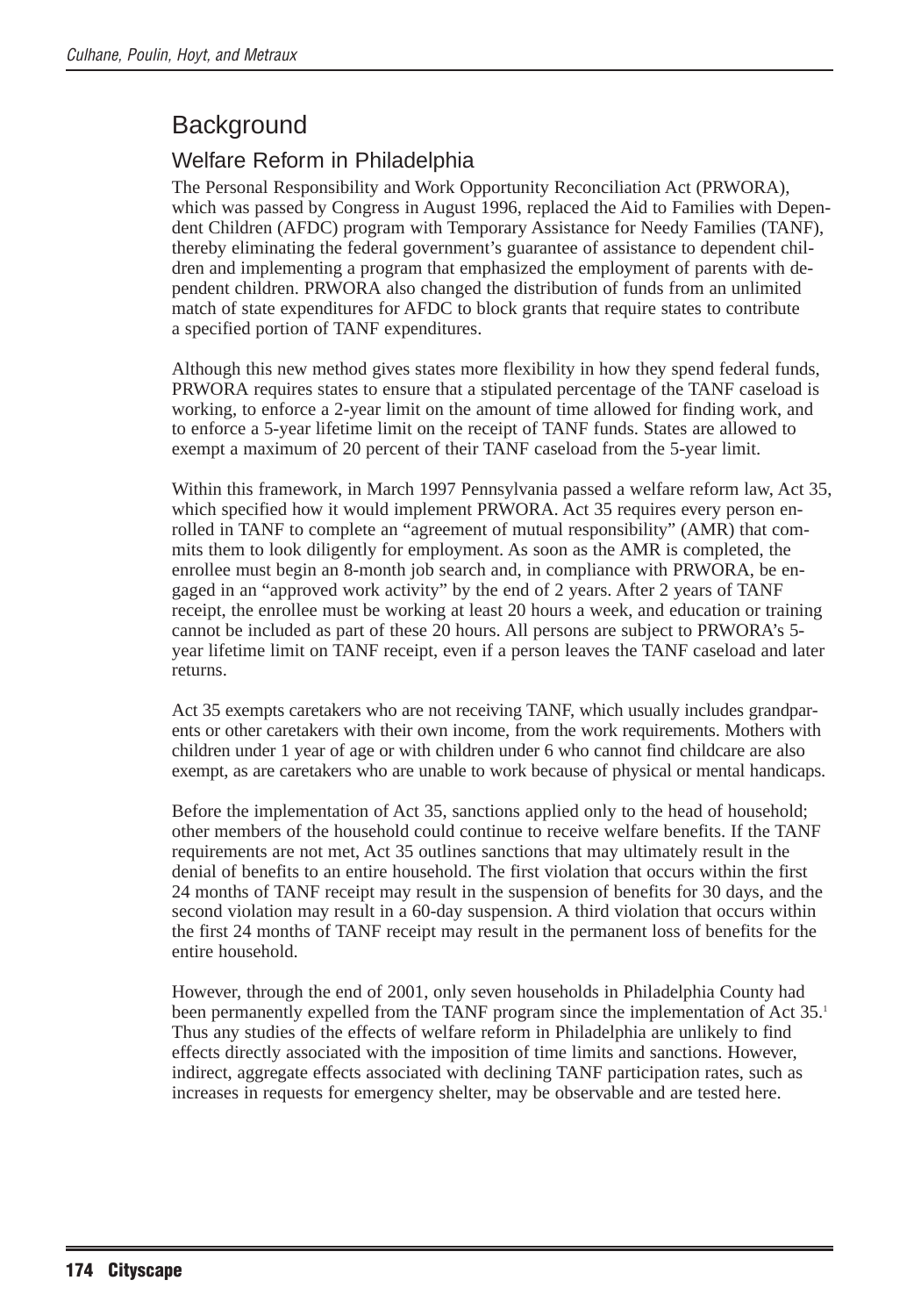#### Welfare Reform and Homelessness

Few studies have measured the effect of welfare reform on homelessness. Berger and Tremblay (1999) suggest that persons receiving TANF are especially vulnerable to homelessness because an estimated 80 percent of them are not receiving housing assistance. Berger and Tremblay also cite a study by Salomon, Bassuk, and Brooks (1996) that found that women in a Massachusetts shelter were more likely to receive AFDC than low-income women who were housed, which suggests that the shelter residents are more likely to be affected by welfare reform. On the basis of the experience of states that had experimented with work requirements before the passage of PRWORA, Berger and Tremblay expected TANF terminations to be widespread, although that expectation has not been realized in Pennsylvania.

Some localities have observed increases in the number of people sheltered after the implementation of PRWORA. The University of Massachusetts at Boston research team (Friedman et al., 2001) reports that the number of persons using shelters in Massachusetts, which has enforced a 2-year time limit, increased from 2,900 to 4,300 between 1995 and 2000; the authors attribute that increase to the effects of welfare reform. In Milwaukee, where sanctions have also been applied and reductions in TANF benefits imposed, shelter providers also reported an increase in demand (Huston, 1999). Conversely, in its 2000 annual survey of 25 cities throughout the United States, the U.S. Conference of Mayors (2000) did not find an exceptional increase in the demand for emergency shelter after the passage of PRWORA in 1996. However, in each of these cases, changes in shelter demand were assessed based on the impressions or reports of shelter providers and public officials, not analyses of actual client utilization data.

Beyond the expectation that the number of families seeking shelter would rise after welfare reform, there has been little speculation about the impact of welfare reform on the shelter utilization patterns of families. Previous research found, however, that characteristics of individuals and families are associated with entry, exit, and stay patterns (Culhane and Kuhn, 1998; Wong, 1997; and Wong, Culhane, and Kuhn, 1997). Those same characteristics were included here to explore whether the shelter caseload changes that may occur as a result of welfare reform were associated with changes in the characteristics of sheltered households in the aggregate.

There are at least four reasons why the impact of welfare reform on homelessness has not been consistently measured—or has been difficult to interpret even when measured. First, most cities and states do not have information systems that track changes in demand for emergency shelter services over time.<sup>2</sup> Second, most local and national estimates of homelessness are based on shelter census figures, which vary by locality for various reasons independent of the demand for services, including capacity limitations and shelter policies that govern eligibility and length of stay (LOS).

Third, welfare changes may *indirectly* affect the risk for homelessness as much if not more than directly affecting that risk, and indirect effects are inherently more difficult to measure. For example, one possibility is that, to the degree that caseloads decline and people who previously would have applied for welfare no longer do so (either due to perceived disincentives for receipt or perceived ineligibility), more such households may be at risk of homelessness. Such effects are infrequently measured in welfare reform research, because most evaluations track cohorts of recipients, not nonrecipients.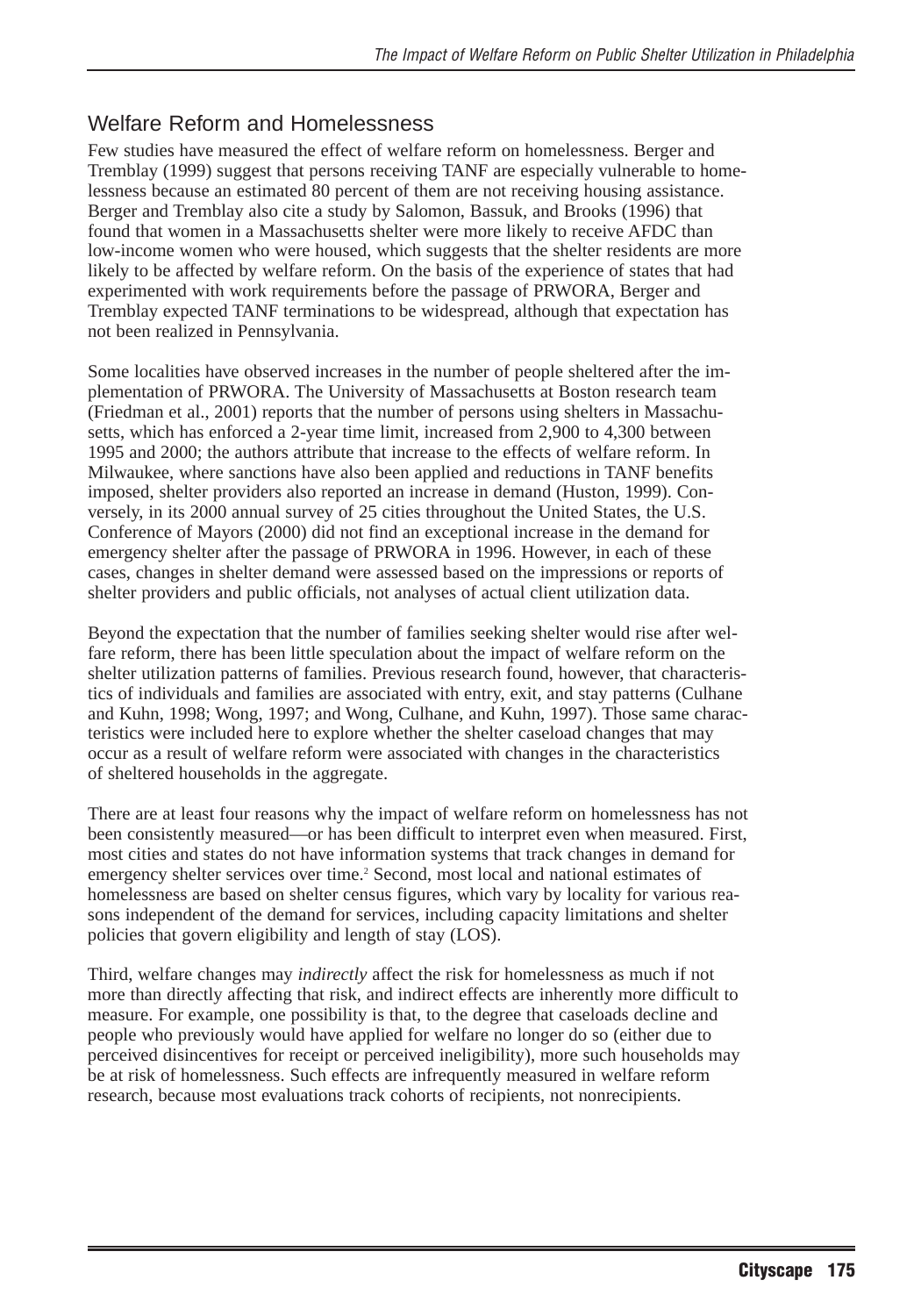

TANF = Temporary Assistance for Needy Families.

Sources: Personal communication, Dennis Putze, director of the Division of Statistical Analysis, Pennsylvania Department of Public Welfare; and U.S. Department of Labor, 2001, Bureau of Labor Statistics, Series LAUSM61600003.

Fourth, although caseloads may have declined following TANF implementation and may therefore be expected to be associated with increases in the risk for homelessness, other factors, such as the extant economy, will play a mediating role. This is evident in exhibit 1, which superimposes the trend for the unemployment rate in Philadelphia over the trend for the TANF caseload. As the exhibit clearly illustrates, these trends have an extraordinarily strong association between 1994 and 1999, with a correlation coefficient of .89  $(P < .001)$ . Thus even when trends in shelter admissions or welfare caseloads are accurately measured, they cannot be directly interpreted without statistical controls for changes in the economic environment that may mediate any effects.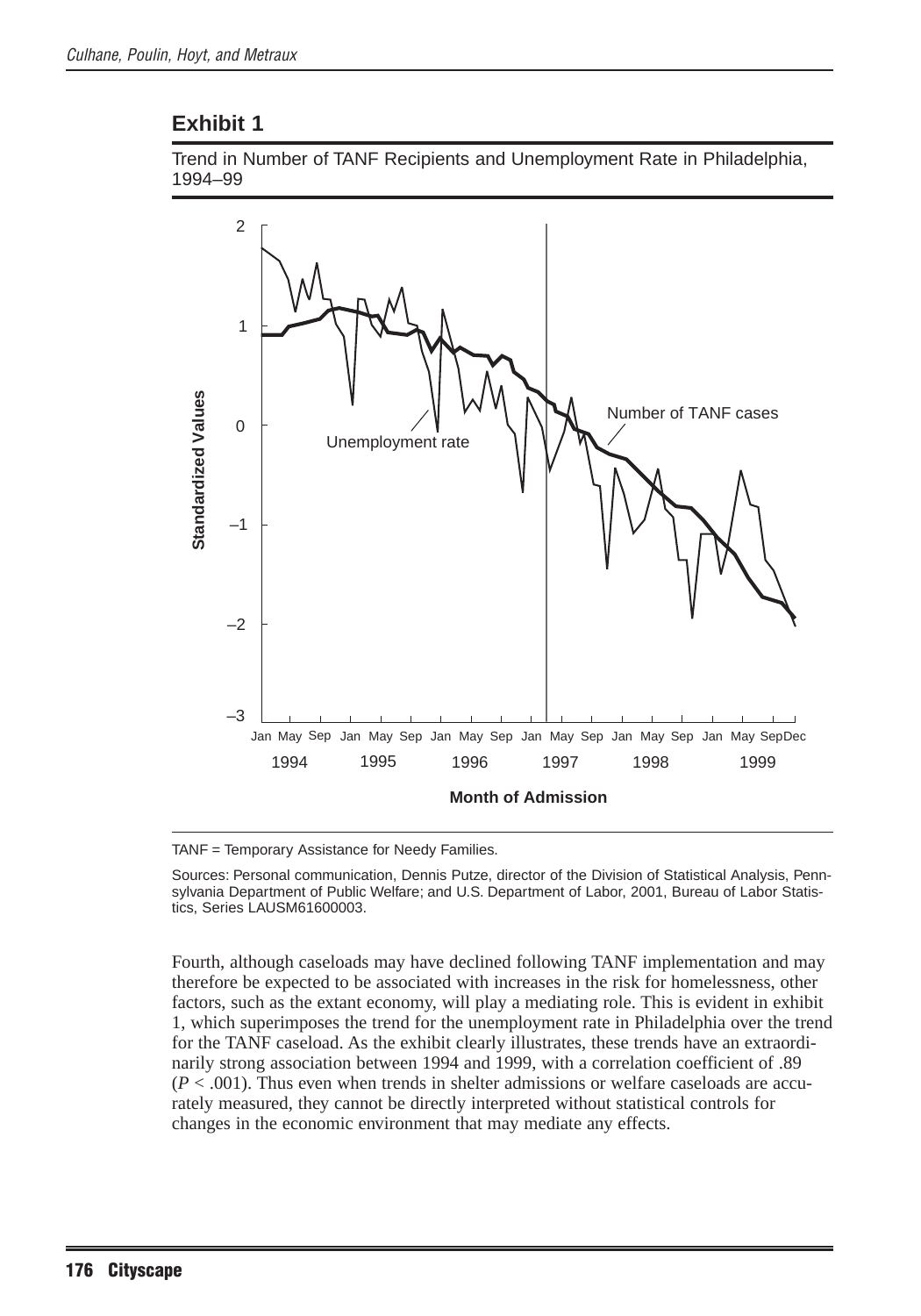# **Methods**

## Data

We evaluated the effects of welfare reform on Philadelphia's shelters using data collected by Philadelphia's Office of Emergency Shelter and Services (OESS). OESS, the central agency for managing emergency services for the homeless, spends more than \$30 million annually on a continuum of services that enable homeless individuals and families to become self-sufficient and obtain permanent homes. As part of these services, OESS either operates or contracts with providers to maintain a network of shelters and transitional housing facilities for families, couples, and single adults. The OESS shelter system does not include a separately administered network of domestic violence shelters, although victims of domestic violence will frequently stay in OESS shelters while awaiting placement in a domestic violence shelter.

In 1990 OESS began maintaining a centralized mainframe database that collects and stores data on those using OESS-funded shelter services. According to the best estimates, this database covers approximately 85 percent of shelter beds citywide. The database, used for administrative, case management, and fiscal accounting purposes, functions as a comprehensive and cumulative record of all households (both single adults and families) staying in an OESS-funded shelter. The database was expanded in 1992 to include stay history information for all shelter episodes.

## Univariate Interrupted Time-Series Analysis

Time-series data were generated to assess trends in shelter utilization before and after the passage of Act 35 in Pennsylvania. Data were aggregated by month for all families admitted to public shelters and for all variables in the shelter records deemed to have a possible relationship to welfare reform, including the following:

- Number of families.
- Average size of families.
- Average age of heads of household.
- Percentage of African-American heads of household.
- Percentage of Hispanic heads of household.
- Percentage of White heads of household.
- Percentage of other race heads of household.
- Percentage of heads of household with no income.
- Percentage of heads of household receiving TANF.
- Percentage of heads of household identified by OESS staff as mentally ill or mentally retarded.
- Percentage of heads of household identified by OESS staff as substance abusers.
- Percentage of heads of household identified by OESS staff as physically disabled.
- Average LOS (exit defined by 1 day out of shelter).
- Average LOS (exit defined by 30 days out of shelter).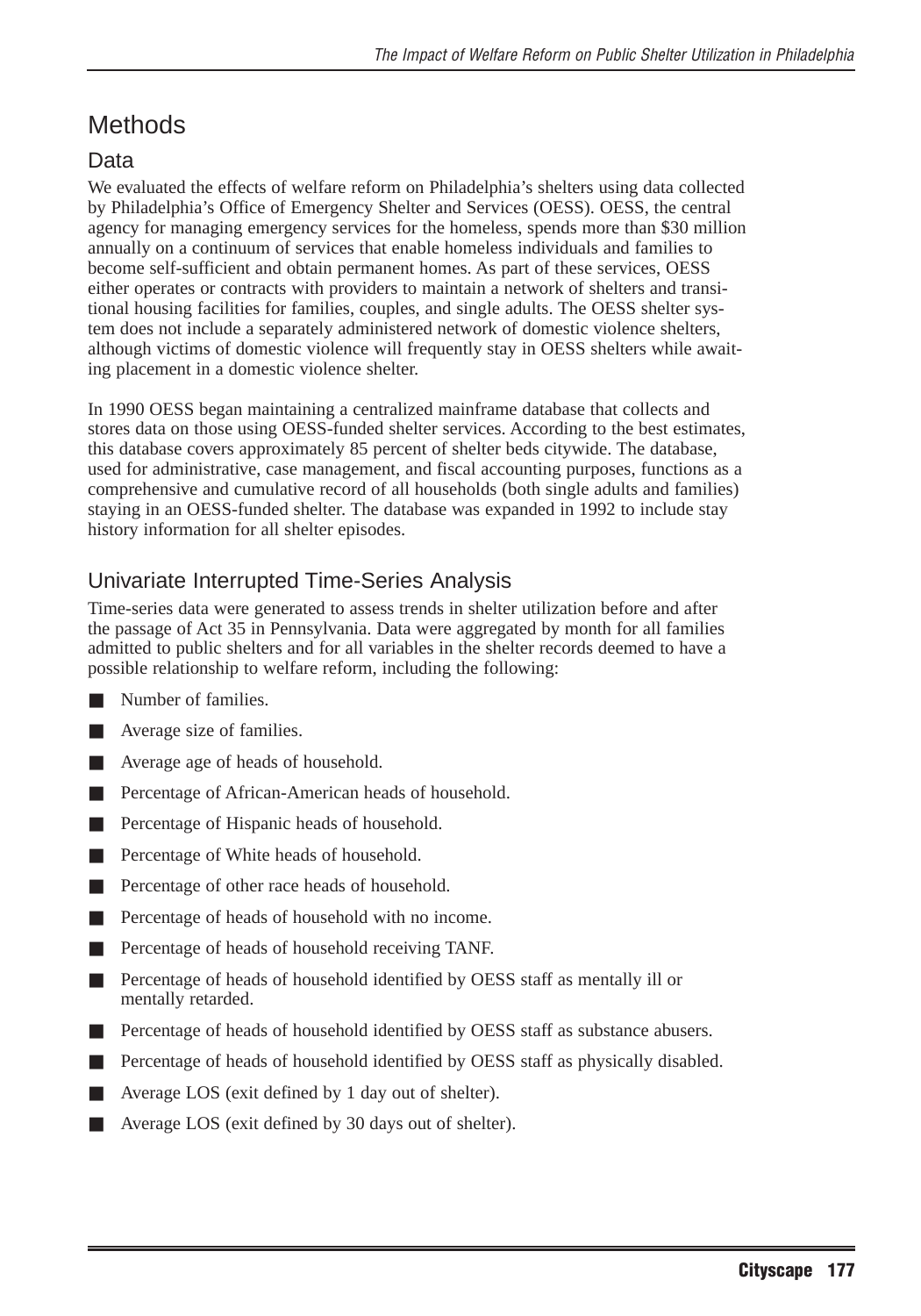The statistical significance of the effects of Act 35 on trends in shelter admissions and stays were assessed using interrupted time-series analysis. This method is used to evaluate the sudden and sustained effect of an event over time by using a dichotomous variable coded 0 for times before the event and 1 for times after the event in a regression model. This technique controls for the autocorrelation inherent in time-series data using a movingaverage procedure and can also be used to control for preexisting trends and seasonality. Once such adjustments are made, the effects of the dichotomous variable representing the event can be assessed.

In this study, all of the variables were tested for seasonality by employing one set of dummy codes representing months of the year and another set representing quarterly periods. The effects of welfare reform were initially evaluated in March 1997, when Act 35 was implemented; lagged effects were also tested at 3 months, 6 months, 9 months, and 1 year after March 1997. Each of these effects was represented by a dichotomous variable with a value of 1 beginning at the lagged periods.

To illustrate the statistically significant effects found, the time-series data were entered into a statistical software program (SPSS) and transformed through a process known as T4253H smoothing.3 This process reduces the amplitude of random shocks typical of time-series data, making visual representations of the data easier to interpret. In addition, a reference line was added to each graph at the March 1997 mark to distinguish between the pre- and post-Act 35 periods.

#### Multivariate Analysis of Related Trends

The existence of possible relationships between TANF caseload and homelessness was further explored by fitting a series of multivariate regression models that included variables measuring changes in the extant economy. In this case, both family shelter admissions and admissions among single women without accompanying children were tested. Rates of exit were also tested as an alternative approach to assessing the effect of welfare reform on length of stay, avoiding the right-censoring problem inherent in a time-series measure for average LOS.

A series of four ordinary least-squares regression models were fitted. The four dependent variables were each a series of monthly measures (either of admissions or exits) for the period January 1994 through December 2000 (for families or single women without children). These time-series data were adjusted for seasonal fluctuations using the U.S. Bureau of the Census's  $X-11$  method.<sup>4</sup> In addition, to ensure stationarity and normal distributions among these variables, the first difference of the logged value of these values was used so that the dependent variables became a measure of the rate of change from month to month over this time series.

The principal covariate of interest in this model was the TANF caseload, also measured in monthly intervals between January 1994 and December 2000. The TANF caseload represents the number of families receiving TANF assistance in Philadelphia by month. In addition to this covariate, two monthly measures of more general economic dynamics were also included in the model as controls: the consumer price index (CPI) for rental units in Philadelphia and the unemployment rate in Philadelphia. As with the dependent variables, these covariates were seasonally adjusted using the X-11 method, and the logged first difference of the monthly values was used.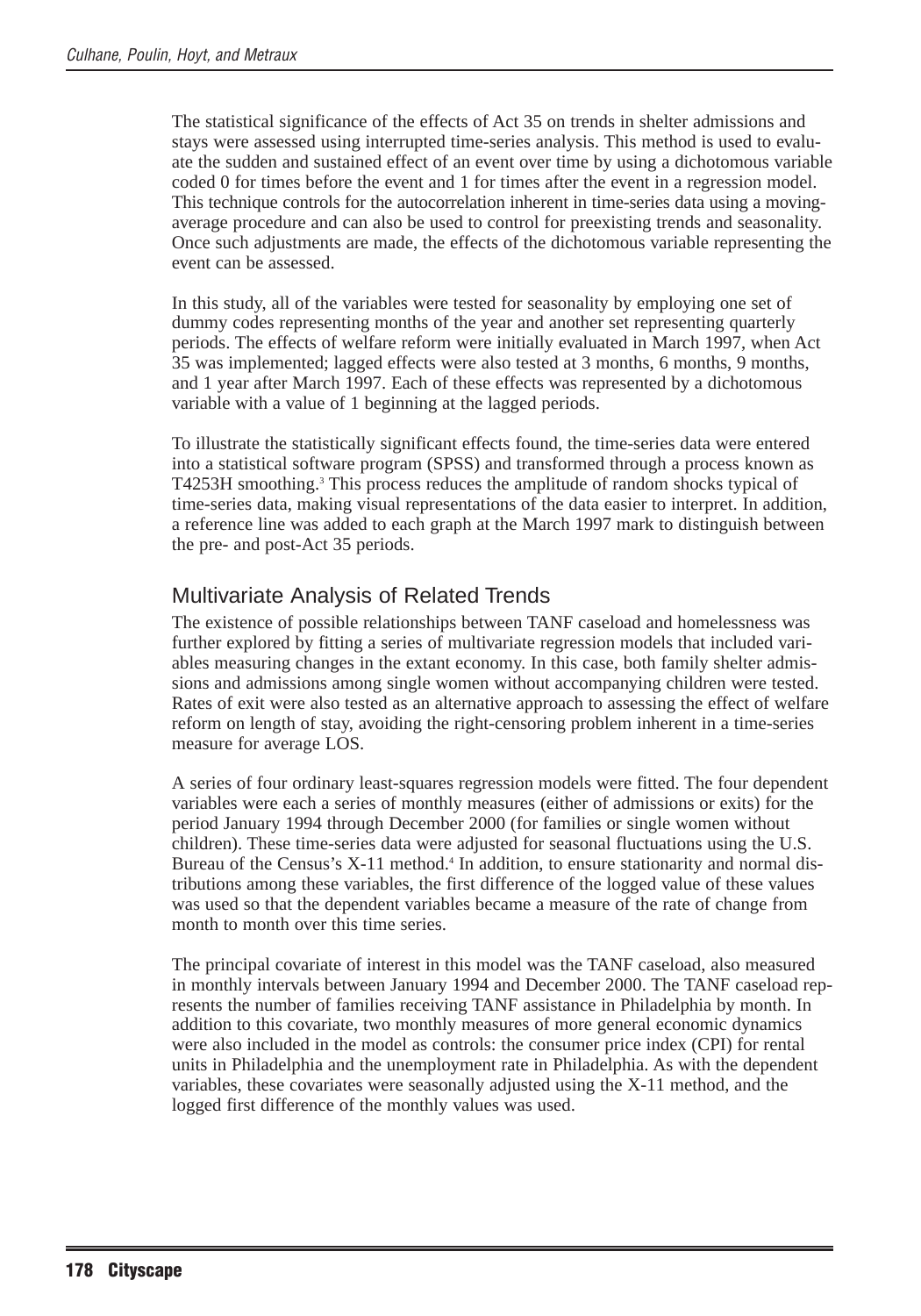The final covariate values were also lagged by 1 month to take into account a brief lag in the effects of economic changes and changes in homeless admissions and exits. Also included in the model was a dichotomous variable that indicated whether or not each particular time point occurred before or after the implementation of Act 35. Finally, two autoregression terms are included to control for the autocorrelation that typically exists among time-series measures.

# **Results**

#### Interrupted Time-Series Analysis

The results of the interrupted time-series analysis are summarized in exhibit 2, and significant results are displayed graphically in exhibits 3 through 6. Very few significant effects were found, and these did not occur at a consistent lag. Family size and age were both found to be positively and significantly associated with welfare reform, although at different lags from TANF implementation.

A statistically significant shift toward increasing family size occurred 3 months after TANF implementation, whereas the shift in the age of the household head registered significance only 1 year later. A significant decrease in the proportion of shelter admissions reporting substance abuse problems occurred at a 1-year lag. A significant positive effect of TANF implementation on the proportion of shelter admissions with disabilities was found concurrent with implementation of TANF.

#### Multivariate Analysis of Related Trends

The results of the regressions are shown in exhibit 7. Only the positive effect of unemployment rate on shelter admissions is significant  $(P < .01)$ , and the positive effect of the CPI is marginally significant  $(P < .10)$ . Such relationships are intuitive, because shelter admissions can be thought to increase as rents and unemployment increase. These significant effects are not shown in any of the other three models.

Furthermore, neither welfare measure (caseloads or TANF implementation date) was found to have a significant effect in any of the four models. This lack of significant effect for the caseload covariate persisted as other models were fitted that employed different lag periods and omitted the control variables to further test the effect of caseload on shelter admissions. In none of these instances was the caseload covariate found to have a significant relationship with any of the shelter admissions or exit measures. Thus although some evidence exists of relationships between family shelter admissions and two of the control covariates—the unemployment rate and the CPI for housing costs—the results from this analysis fail to support the existence of any significant relationship between TANF caseload dynamics and admissions to and exits from the shelter system.

## **Conclusions**

On the basis of a visual inspection of the trend lines for shelter admissions, some changes appear to have occurred in the number and characteristics of families seeking shelter after the implementation of Act 35. However, interrupted time-series analyses, with varying lags specified up to a year after TANF implementation, reveal that only a few of these effects are statistically significant. The average family size and the average age of the household head both significantly increased, at 3-month and 1-year lags,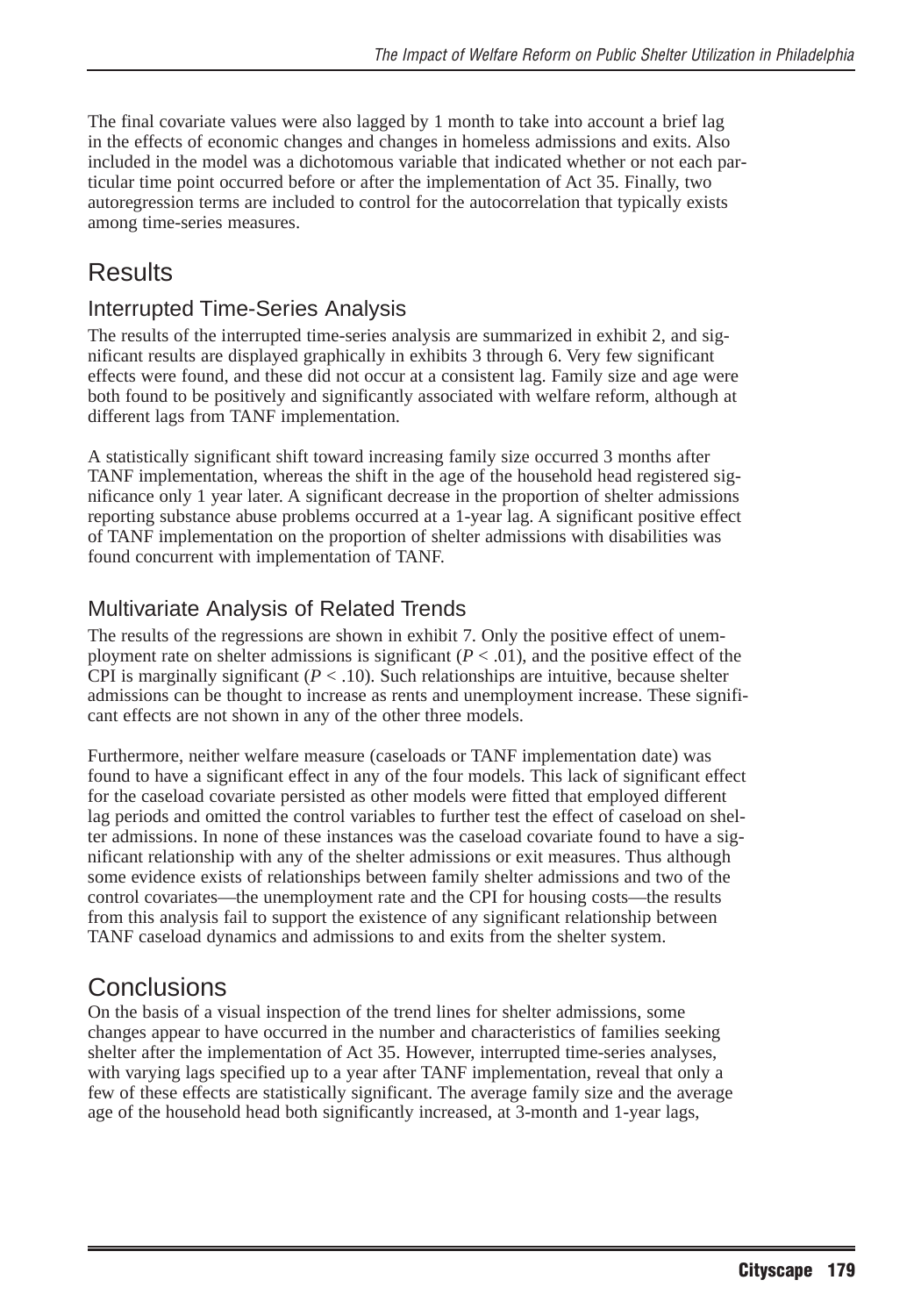Impact of Act 35 on Characteristics of Families Admitted Into Philadelphia Shelters, January 1994–December 1999

| Variable                 | <b>Act 35</b> | 6/97 Lag 1   | 9/97 Lag 2 | 12/97 Lag 3 | 3/98 Lag 4   |
|--------------------------|---------------|--------------|------------|-------------|--------------|
| <b>Families</b>          | <b>NS</b>     | <b>NS</b>    | <b>NS</b>  | <b>NS</b>   | <b>NS</b>    |
| <b>Family size</b>       | <b>NS</b>     | $P < .01. +$ | <b>NS</b>  | <b>NS</b>   | <b>NS</b>    |
| Age                      | <b>NS</b>     | <b>NS</b>    | <b>NS</b>  | <b>NS</b>   | $P < .001 +$ |
| Percentage of population |               |              |            |             |              |
| African American         | <b>NS</b>     | <b>NS</b>    | <b>NS</b>  | <b>NS</b>   | <b>NS</b>    |
| Hispanic                 | <b>NS</b>     | <b>NS</b>    | <b>NS</b>  | <b>NS</b>   | <b>NS</b>    |
| White                    | <b>NS</b>     | <b>NS</b>    | <b>NS</b>  | <b>NS</b>   | <b>NS</b>    |
| No income                | <b>NS</b>     | <b>NS</b>    | <b>NS</b>  | <b>NS</b>   | <b>NS</b>    |
| <b>TANF</b>              | <b>NS</b>     | <b>NS</b>    | <b>NS</b>  | <b>NS</b>   | <b>NS</b>    |
| <b>MHMR</b>              | <b>NS</b>     | <b>NS</b>    | <b>NS</b>  | <b>NS</b>   | <b>NS</b>    |
| Substance abuser         | <b>NS</b>     | <b>NS</b>    | <b>NS</b>  | <b>NS</b>   | $P < .001 -$ |
| Disabled                 | $P < .01. +$  | <b>NS</b>    | <b>NS</b>  | <b>NS</b>   | <b>NS</b>    |
| LOS 1 day                | <b>NS</b>     | <b>NS</b>    | <b>NS</b>  | <b>NS</b>   | <b>NS</b>    |
| LOS 30 days              | <b>NS</b>     | <b>NS</b>    | <b>NS</b>  | <b>NS</b>   | <b>NS</b>    |

TANF = Temporary Assistance for Needy Families; MHMR = mental health/mental retardation;  $LOS = length of stay; NS = not significant; + = direct association; - = inverse association.$ Note: Results of interrupted time-series analysis.

respectively. The proximity of the family size effect to TANF implementation suggests that this effect may be real, indicating that larger families had a comparatively more difficult time finding and maintaining housing after TANF implementation, presumably because they were less able to take advantage of work and training opportunities compared with families with fewer children and fewer daycare responsibilities.

#### **Exhibit 3**

Average Family Size of Families Admitted to Public Shelters in Philadelphia, 1994–99

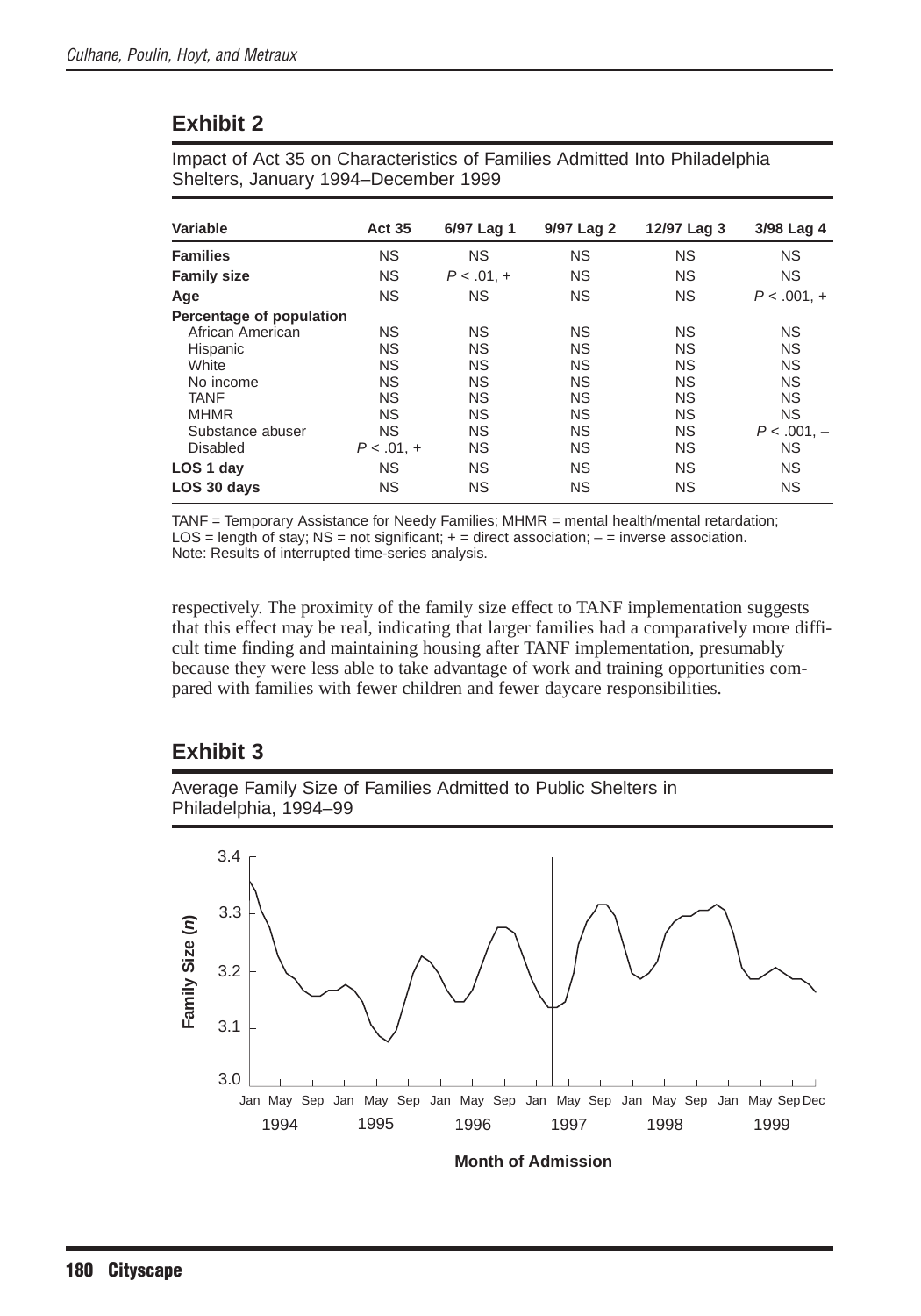



#### **Exhibit 5**

Percentage of Self-Reported Substance Abuse Among Family Household Heads Admitted to Public Shelters in Philadelphia, 1994–99

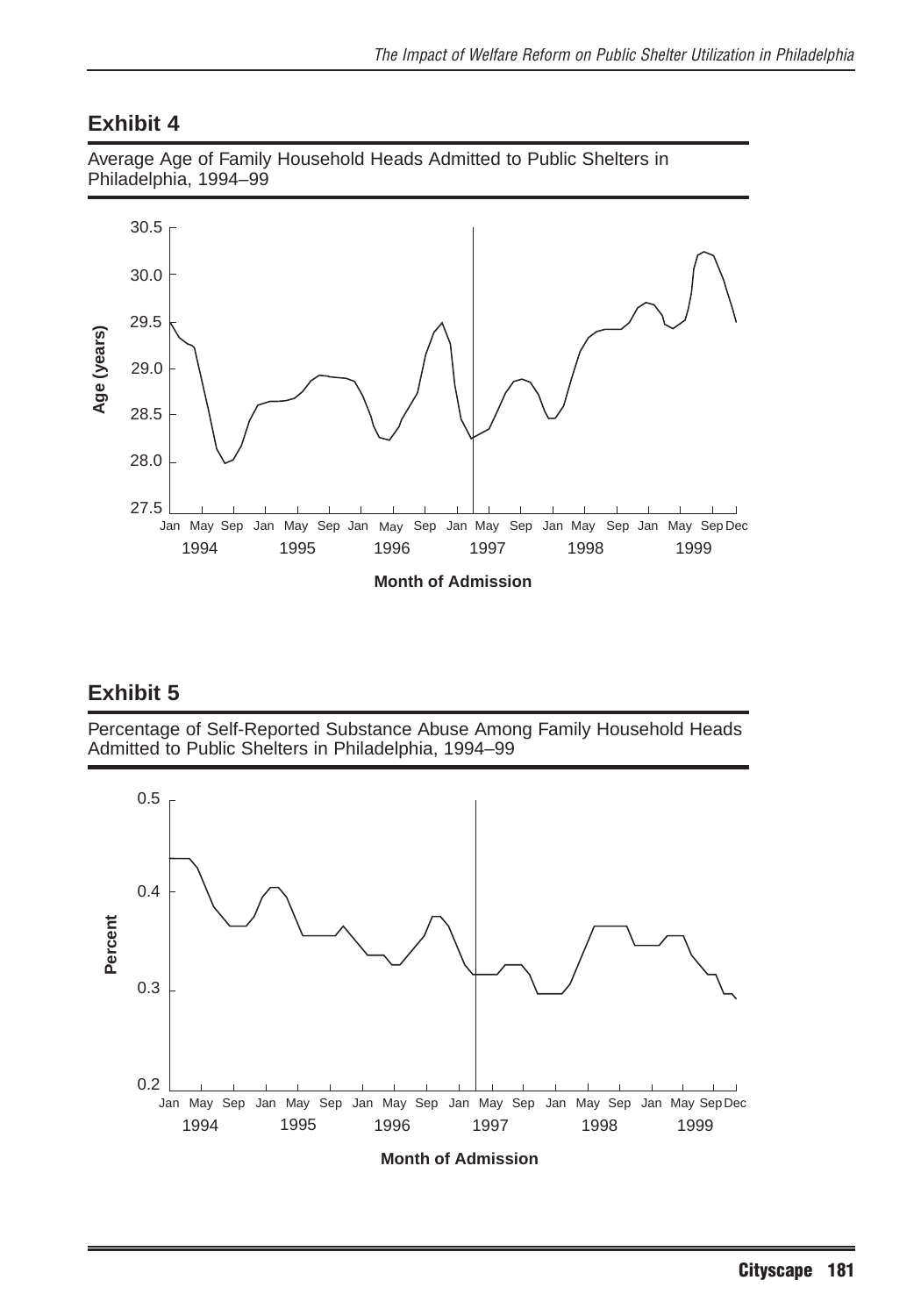



The other effects found to be significant were declining proportions of people reporting substance abuse problems and increasing proportions of admission with disabilities. Again, the 1-year lag for the substance-abuse effect suggests that this finding may be spurious, although it may also suggest that families with substance-abuse problems are less likely to report such problems or to seek shelter owing to a desire to avoid scrutiny from social service staff. The disability effect, being more proximal to implementation,

#### **Exhibit 7**

Standardized Coefficients for Various Factors Regressed on Monthly Admissions to Philadelphia Shelters, January 1994–December 1999

| Covariate                 | <b>Families</b> | <b>Single Women</b> |  |
|---------------------------|-----------------|---------------------|--|
| TANF caseload             | 0.13            | $-0.16$             |  |
| Consumer Price Index-rent | $0.14*$         | $-0.02$             |  |
| Unemployment rate         | $0.30**$        | 0.02                |  |
| Post-Act 35               | 0.11            | $-0.17$             |  |

TANF = Temporary Assistance for Needy Families.

Note: Models also included two autoregression terms.

 $*P$  < .10,  $*P$  < .01, statistical significance in time-series regression model.

Source: U.S. Department of Commerce, 2001. Rent of Primary Residence CPI Series CUURA102SEHA.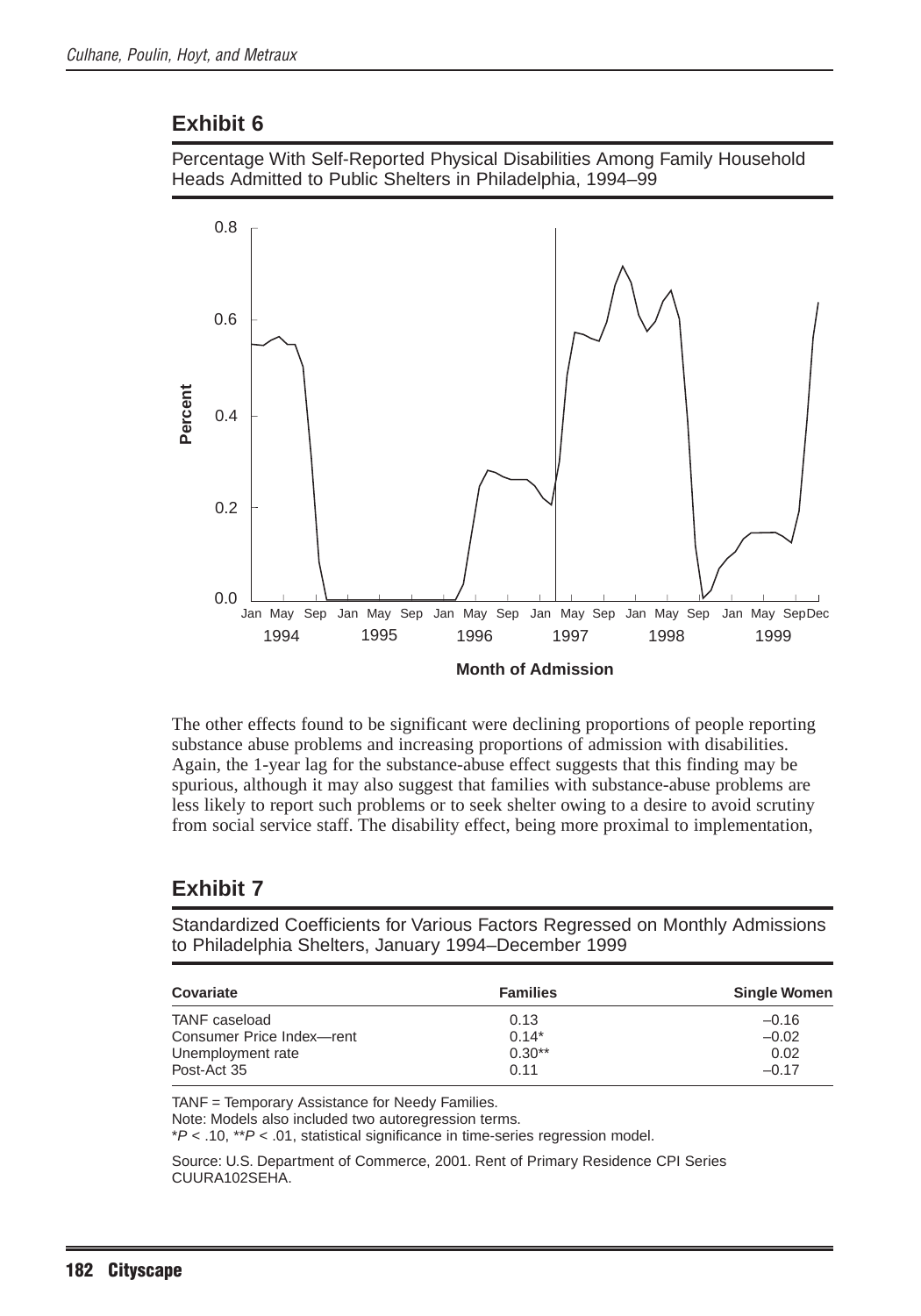suggests that disabled families are less likely to be able to benefit from the general expansion of jobs in the area as well as employment and training programs following TANF implementation, although the low proportion of disabled people among homeless families should be noted.

The apparent independence of welfare reform and the number of families admitted into Philadelphia shelters is probably due to the unexpected rarity of sanctions. Several analysts of welfare reform anticipated an increase in homelessness as a result of the state's sanctions against those who fail to begin working after 2 years of receiving TANF. Pennsylvania issued very few of these sanctions, so no major disruptions in the provision of TANF benefits were evident. The lack of an indirect effect of TANF caseload reductions on the risk for shelter admissions suggests that much of the decline in TANF caseloads occurred without a corresponding increase in residential instability.

As the close correspondence of the superimposed curves in exhibit 1 suggests, much of the decline in TANF caseloads paralleled a decline in unemployment. Declining unemployment, rather than welfare reform, may have been the source of caseload declines, suggesting that caseload declines were not associated with an indirect increase in hardship among nonparticipating households. Indeed, the multivariate time-series analysis, which included variables for unemployment and the consumer price index for rent in Philadelphia, were found to be positively associated with family shelter admissions, whereas TANF caseloads had no independent effect.

## Authors

*Dennis P. Culhane is an associate professor of social welfare policy at the University of Pennsylvania. His primary areas of research are homelessness and the dynamics of housing distress. His recent work includes studies of the effect of homelessness on the use of publicly funded health and human services in New York City. He is currently leading an effort to integrate property, neighborhood, and human services data from Philadelphia into geographic information systems to support policy analysis and program planning and evaluation.*

*Stephen R. Poulin is a Ph.D. candidate at the Columbia University School of Social Work. His dissertation research is being conducted at the University of Pennsylvania Center for Mental Health Policy and Services Research. His current research interests include the use of homeless management information system data for strategic reports and the longitudinal study of homelessness.*

*Lorlene M. Hoyt is an assistant professor of technology and planning in the Department of Urban Studies and Planning at the Massachusetts Institute of Technology. She received her Ph.D. in city and regional planning from the University of Pennsylvania and has worked for the city of Philadelphia as a housing analyst and geographic information system manager. Her research focuses on housing and community development.*

*Stephen Metraux is an assistant professor at the University of the Sciences in Philadelphia. His research focuses on the intersection of housing, homelessness, mental illness, and related urban issues, and his recently completed dissertation examines various approaches to housing mentally ill homeless people.*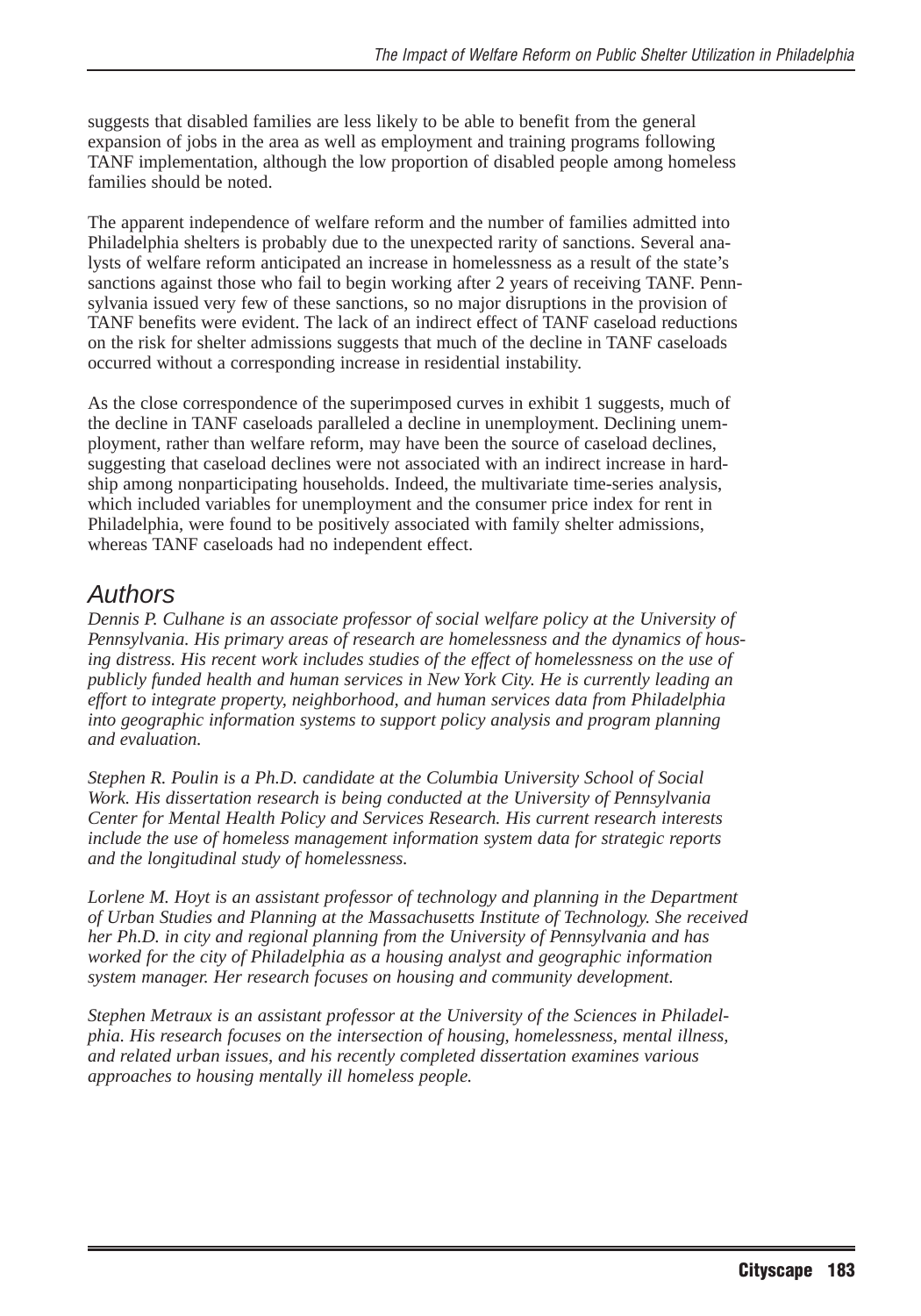#### **Notes**

- 1. Administrative data were received from Dennis Putze, director of the Division of Statistical Analysis of the Pennsylvania Department of Public Welfare.
- 2. This situation is expected to change because Congress has recently required that jurisdictions establish the capacity to create unduplicated counts of the utilization of homelessness residential programs.
- 3. The T4253H method for converting time-series data uses a compound smoothing process, in which each step of the smoothing process converts the data smoothed by the previous step. The process starts with a running median of 4, which is centered by a running median of 2. A running median means that the median is calculated for sequential sets of consecutive time periods; for example, a running median of 2 calculates the median value for time 1 and time 2, time 2 and time 3, time 3 and time 4, and so on. The T4253H process then resmoothes these values by applying a running median of 5, a running median of 3, and hanning (running weighted averages). Residuals are computed by subtracting the smoothed series from the original series. This process is repeated on the computed residuals. Finally, the smoothed residuals are computed by subtracting the smoothed values obtained the first time through the process (SPSS 10.1 Help Topics). See Vellman (1980) for the theory behind this process.
- 4. The X-11 method adjusts time-series data for recurring monthly, trading day, trend, cyclical, seasonal, and irregular variations to facilitate comparability across time periods. See Yaffee and McGee (2000) for more information on decomposition of time-series data, a more detailed overview of the X-11 procedure, and applying X-11 to time-series data using SAS statistical software.

#### References

Berger, Peggy S., and Kenneth R. Tremblay, Jr. 1999. "Welfare reform's impact on homelessness," *Journal of Social Distress and the Homeless* 8(1):1–20.

Culhane, Dennis P., and Randall Kuhn. 1998. "Patterns and determinants of shelter utilization among single homeless adults in New York City and Philadelphia: A longitudinal analysis of homelessness," *Journal of Policy Analysis and Management* 17(1):23–43.

Friedman, Donna Haig, Randy Albelda, Elaine Werby, and Michelle Kahan. 2001. *After welfare reform: Trends in poverty and emergency service use in Massachusetts.* Boston: University of Massachusetts at Boston, John W. McCormack Institute of Public Affairs. Available at www.mccormack.umb.edu/Publications/recentPubs\_home.htm.

Huston, Margo. 1999. "Shelter system tracks W-2 impact," *Milwaukee Journal Sentinel,* 3 January.

Salomon, A., S. Bassuk, and M. Brooks. 1996. "Patterns of welfare use among poor and homeless women," *American Journal of Orthopsychiatry* 66:510–525.

U.S. Conference of Mayors. 2000. *A status report on hunger and homelessness in America's cities: 2000.* Washington, DC: Author. Available at usmayors.org/uscm/hungersurvey/2000/hunger2000.pdf.

Vellman, P. F. 1980. "Definition and comparison of robust nonlinear data smoothing algorithms," *Journal of the American Statistical Association* 75:609–615.